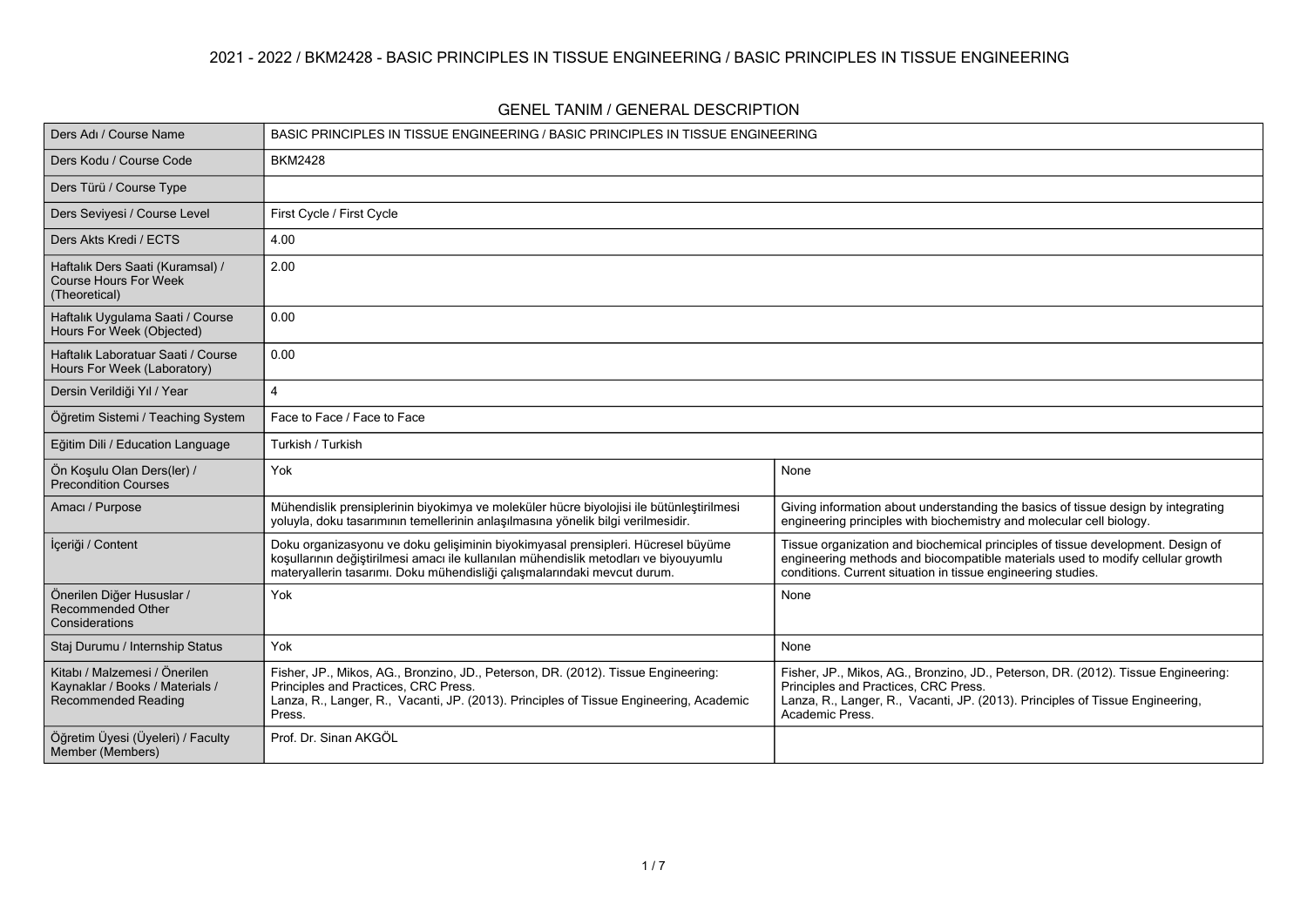## **ÖĞRENME ÇIKTILARI / LEARNING OUTCOMES**

|   | Medikal sorunların çözümüne yönelik olarak doku mühendisliği prensiplerini uygulayabilme                        | To be able to apply the principles of tissue engineering to solve medical problems |
|---|-----------------------------------------------------------------------------------------------------------------|------------------------------------------------------------------------------------|
|   | Doku mühendisliğinin temel kavramlarını anlayabilme                                                             | To be able to understand the basic concepts of tissue engineering                  |
|   | Terapötik uygulamalarda doku mühendisliğinin önemini anlayabilme                                                | Understand the importance of tissue engineering in therapeutic applications        |
|   | Doku mühendisliğinde kök hücre kullanımını tartışabilme                                                         | To be able to discuss the use of stem cells in tissue engineering                  |
|   | Kök hücrelerin büyümesi ve farklılaşması için uyumlu biyomateryallerin geliştirilmesinin önemini<br>anlayabilme | To be able to discuss the use of stem cells in tissue engineering                  |
| ь | Doku mühendisliğinin disiplinlerarası yaklaşımını anlayabilme                                                   | Interdisciplinary Tissue Engineering                                               |

**HAFTALIK DERS İÇERİĞİ / DETAILED COURSE OUTLINE**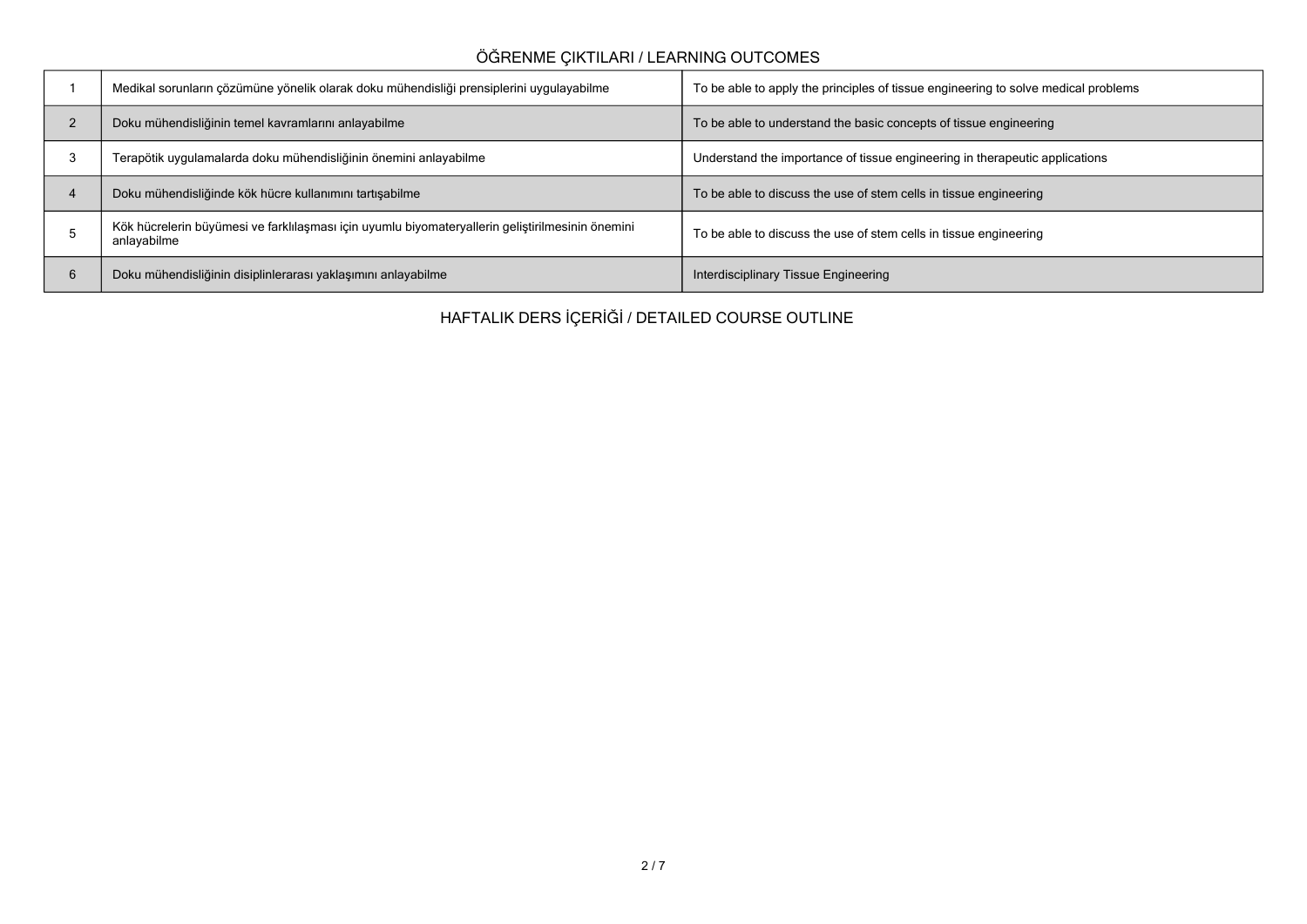| Hafta / Week   |                                                                                                                                                                                                                                |          |     |                                                                       |                           |
|----------------|--------------------------------------------------------------------------------------------------------------------------------------------------------------------------------------------------------------------------------|----------|-----|-----------------------------------------------------------------------|---------------------------|
|                | Teorik Dersler / Theoretical                                                                                                                                                                                                   | Uygulama | Lab | Öğretim Yöntem ve<br>Teknikleri/Teaching Methods                      | Ön Hazırlık / Preliminary |
| $\overline{1}$ | Doku mühendisliğinin tarihçesi ve temelleri. Doku tipleri. Doku<br>organizasyonu ve dinamiği.<br>Ekstraselüler matriks (ECM) yapısı. İntegrinler ve adhezyon<br>proteinleri. Hücre-ECM etkileşimleri.                          |          |     | Techniques                                                            |                           |
|                | History and foundations of tissue engineering. Tissue types. Tissue<br>organization and dynamics. Extracellular matrix (ECM) structure.<br>Integrins and adhesion proteins. Cell-ECM interactions.                             |          |     |                                                                       |                           |
|                | Teorik Dersler / Theoretical                                                                                                                                                                                                   | Uygulama | Lab | Öğretim Yöntem ve<br>Teknikleri/Teaching Methods<br><b>Techniques</b> | Ön Hazırlık / Preliminary |
| 2              | Kök hücre ve morfojenez. Hücre sinyalleşmesi. Doku oluşumu.<br>Nekroz ve apoptoz. Rejenerasyon. Büyüme faktörleri ve morfojenler.                                                                                              |          |     |                                                                       |                           |
|                | History and foundations of tissue engineering. Tissue types. Tissue<br>organization and dynamics. Extracellular matrix (ECM) structure.<br>Integrins and adhesion proteins. Cell-ECM interactions.                             |          |     |                                                                       |                           |
|                | Teorik Dersler / Theoretical                                                                                                                                                                                                   | Uygulama | Lab | Öğretim Yöntem ve<br>Teknikleri/Teaching Methods<br><b>Techniques</b> | Ön Hazırlık / Preliminary |
| 3              | Hücre izolasyonu ve kültürü. Hücre karakteristiklerinin belirlenmesi<br>(hücre morfolojisi, hücre sayısı ve canlılığı, hücre motilitesi, hücre<br>fonksiyonu. Doku mühendisliğinde hücre kültürü metodları.                    |          |     |                                                                       |                           |
|                | Cell isolation and culture. Determination of cell characteristics (cell<br>morphology, cell number and viability, cell motility, cell function. Cell<br>culture methods in tissue engineering.                                 |          |     |                                                                       |                           |
|                | Teorik Dersler / Theoretical                                                                                                                                                                                                   | Uygulama | Lab | Öğretim Yöntem ve<br>Teknikleri/Teaching Methods<br>Techniques        | Ön Hazırlık / Preliminary |
| $\overline{4}$ | Doku mühendisliğinde biyomateryaller. Doku mühendisliğinde doğal<br>ve sentetik polimerler. Biyoparçalanabilir materyaller. Doku<br>mühendisliğinde mühendislik yöntemleri ile geliştirilmiş protein yapılı<br>biyomateryaller |          |     |                                                                       |                           |
|                | Biomaterials in tissue engineering. Natural and synthetic polymers in<br>tissue engineering. Biodegradable materials. Protein-structured<br>biomaterials developed by engineering methods in tissue engineering                |          |     |                                                                       |                           |
|                | Teorik Dersler / Theoretical                                                                                                                                                                                                   | Uygulama | Lab | Öğretim Yöntem ve<br>Teknikleri/Teaching Methods<br>Techniques        | Ön Hazırlık / Preliminary |
| 5              | Nanobiyomateryaller. Doku mühendisliğinde nanoteknoloji ve<br>rejeneratif tıp. Nanoyapılı implant materyallere karşı gelişen immun<br>cevap.                                                                                   |          |     |                                                                       |                           |
|                | Nanobiomaterials. Nanotechnology and regenerative medicine in<br>tissue engineering. Immune response to nanostructured implant<br>materials.                                                                                   |          |     |                                                                       |                           |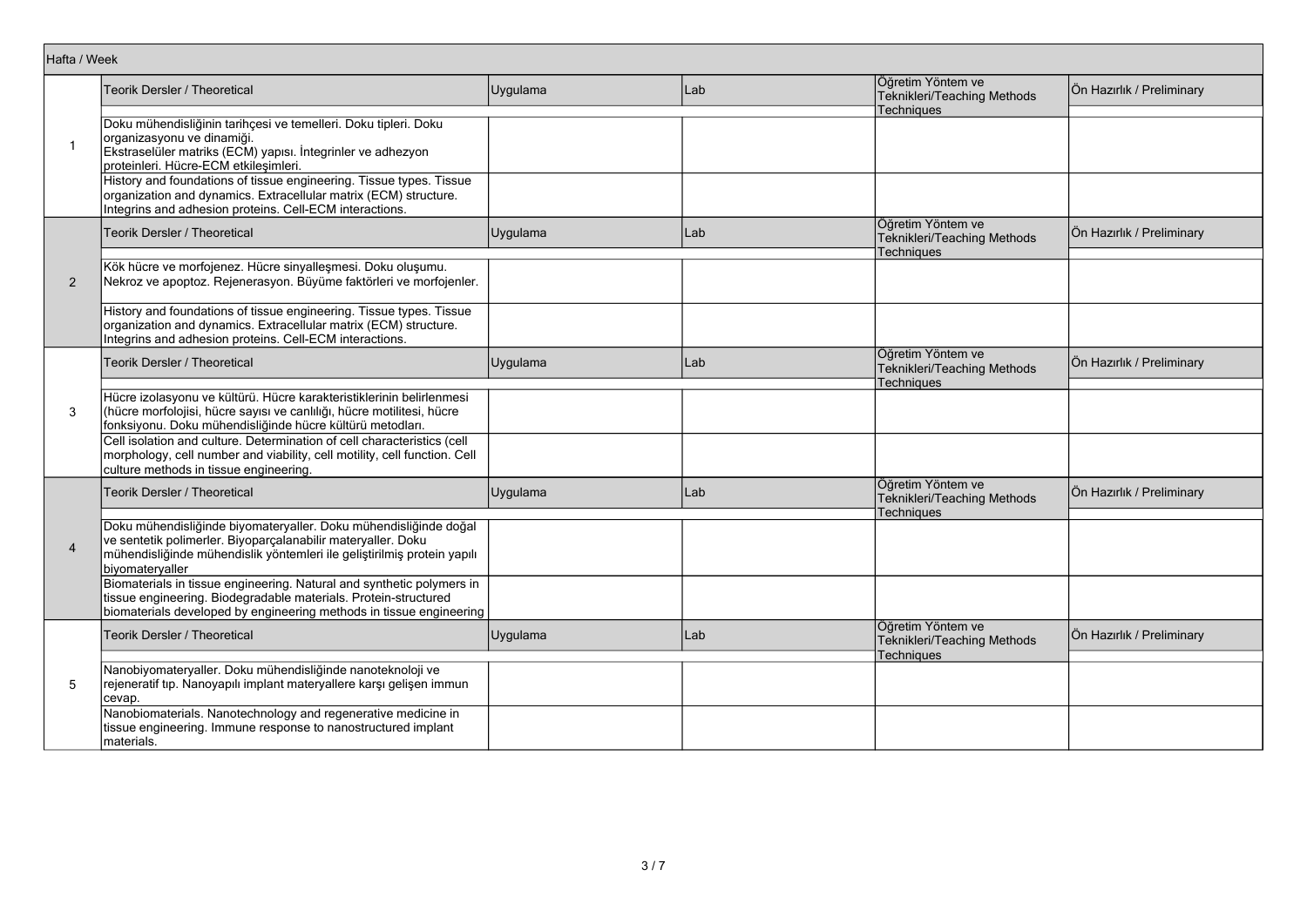|                | Teorik Dersler / Theoretical                                                                                                                                                                        | Uygulama | Lab | Öğretim Yöntem ve<br>Teknikleri/Teaching Methods<br>Techniques        | Ön Hazırlık / Preliminary |
|----------------|-----------------------------------------------------------------------------------------------------------------------------------------------------------------------------------------------------|----------|-----|-----------------------------------------------------------------------|---------------------------|
| $6\phantom{1}$ | Doku mühendisliğinde kullanılan biyoreaktörlerin tasarımında<br>biyomimetik yaklaşımlar. Doku mühendisliğinde kullanılan direkt ve<br>indirekt kültür metodları. Doku gelişiminin in vivo kontrolü. |          |     |                                                                       |                           |
|                | Biomimetic approaches in the design of bioreactors used in tissue<br>engineering. Direct and indirect culture methods used in tissue<br>engineering. In vivo control of tissue development.         |          |     |                                                                       |                           |
|                | Teorik Dersler / Theoretical                                                                                                                                                                        | Uygulama | Lab | Öğretim Yöntem ve<br>Teknikleri/Teaching Methods<br>Techniques        | Ön Hazırlık / Preliminary |
| 7              | Doku mühendisliği için gen tedavisi. Mühendislik yaklaşımı ile elde<br>edilen dokuların biyomedikal görüntülenmesi.                                                                                 |          |     |                                                                       |                           |
|                | Gene therapy for tissue engineering. Biomedical imaging of tissues<br>obtained by engineering approach                                                                                              |          |     |                                                                       |                           |
|                | <b>Teorik Dersler / Theoretical</b>                                                                                                                                                                 | Uygulama | Lab | Öğretim Yöntem ve<br>Teknikleri/Teaching Methods<br><b>Techniques</b> | Ön Hazırlık / Preliminary |
| 8              | Arasınav                                                                                                                                                                                            |          |     |                                                                       |                           |
|                | Midterm exam                                                                                                                                                                                        |          |     |                                                                       |                           |
|                | Teorik Dersler / Theoretical                                                                                                                                                                        | Uygulama | Lab | Öğretim Yöntem ve<br>Teknikleri/Teaching Methods<br><b>Techniques</b> | Ön Hazırlık / Preliminary |
| 9              | Bağ doku mühendisliği.                                                                                                                                                                              |          |     |                                                                       |                           |
|                | Connective tissue engineering                                                                                                                                                                       |          |     |                                                                       |                           |
|                | <b>Teorik Dersler / Theoretical</b>                                                                                                                                                                 | Uygulama | Lab | Öğretim Yöntem ve<br>Teknikleri/Teaching Methods<br><b>Techniques</b> | Ön Hazırlık / Preliminary |
| 10             | Kemik ve iskelet kası mühendisliği                                                                                                                                                                  |          |     |                                                                       |                           |
|                | Bone and skeletal muscle engineering                                                                                                                                                                |          |     |                                                                       |                           |
|                | Teorik Dersler / Theoretical                                                                                                                                                                        | Uygulama | Lab | Öğretim Yöntem ve<br>Teknikleri/Teaching Methods<br><b>Techniques</b> | Ön Hazırlık / Preliminary |
| 11             | Kardiyovasküler doku mühendisliği                                                                                                                                                                   |          |     |                                                                       |                           |
|                | Cardiovascular tissue engineering                                                                                                                                                                   |          |     |                                                                       |                           |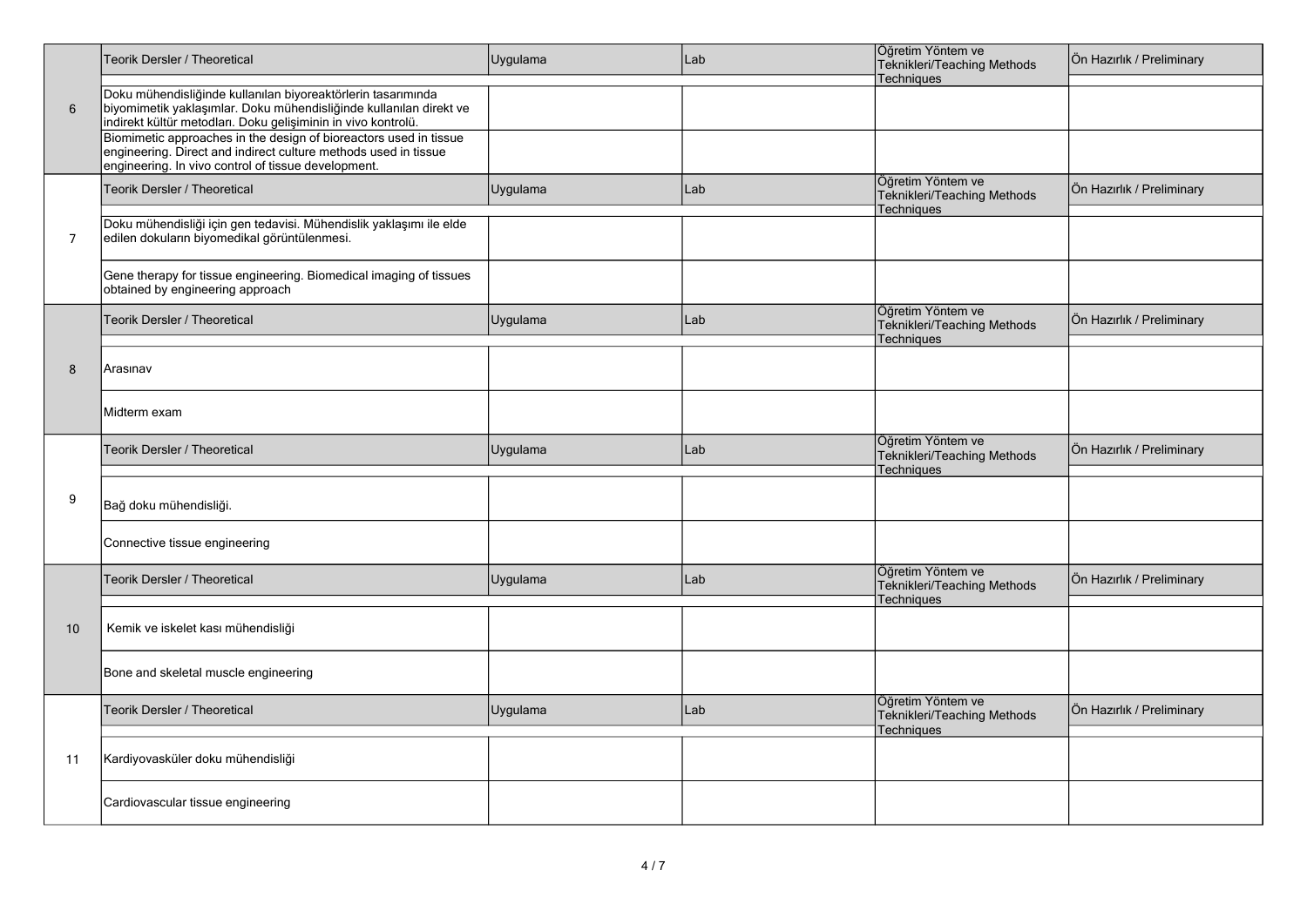|    | Teorik Dersler / Theoretical                                               | Uygulama | Lab | Öğretim Yöntem ve<br>Teknikleri/Teaching Methods               | Ön Hazırlık / Preliminary |
|----|----------------------------------------------------------------------------|----------|-----|----------------------------------------------------------------|---------------------------|
|    |                                                                            |          |     | Techniques                                                     |                           |
| 12 | Nöral doku mühendisliği                                                    |          |     |                                                                |                           |
|    | Neural tissue engineering                                                  |          |     |                                                                |                           |
|    | Teorik Dersler / Theoretical                                               | Uygulama | Lab | Öğretim Yöntem ve<br>Teknikleri/Teaching Methods<br>Techniques | Ön Hazırlık / Preliminary |
| 13 | Doku mühendisliğinde güncel konular ve ileriye yönelik yeni<br>yaklaşımlar |          |     |                                                                |                           |
|    | Current issues and new approaches in tissue engineering                    |          |     |                                                                |                           |
|    | Teorik Dersler / Theoretical                                               | Uygulama | Lab | Öğretim Yöntem ve<br>Teknikleri/Teaching Methods<br>Techniques | Ön Hazırlık / Preliminary |
| 14 | Öğrenci Sunumları                                                          |          |     |                                                                |                           |
|    | Presentation                                                               |          |     |                                                                |                           |
|    | Teorik Dersler / Theoretical                                               | Uygulama | Lab | Öğretim Yöntem ve<br>Teknikleri/Teaching Methods<br>Techniques | Ön Hazırlık / Preliminary |
| 15 | Öğrenci Sunumları                                                          |          |     |                                                                |                           |
|    | Presentation                                                               |          |     |                                                                |                           |
|    | Teorik Dersler / Theoretical                                               | Uygulama | Lab | Öğretim Yöntem ve<br>Teknikleri/Teaching Methods<br>Techniques | Ön Hazırlık / Preliminary |
| 16 | Final sinavi                                                               |          |     |                                                                |                           |
|    | Final exam                                                                 |          |     |                                                                |                           |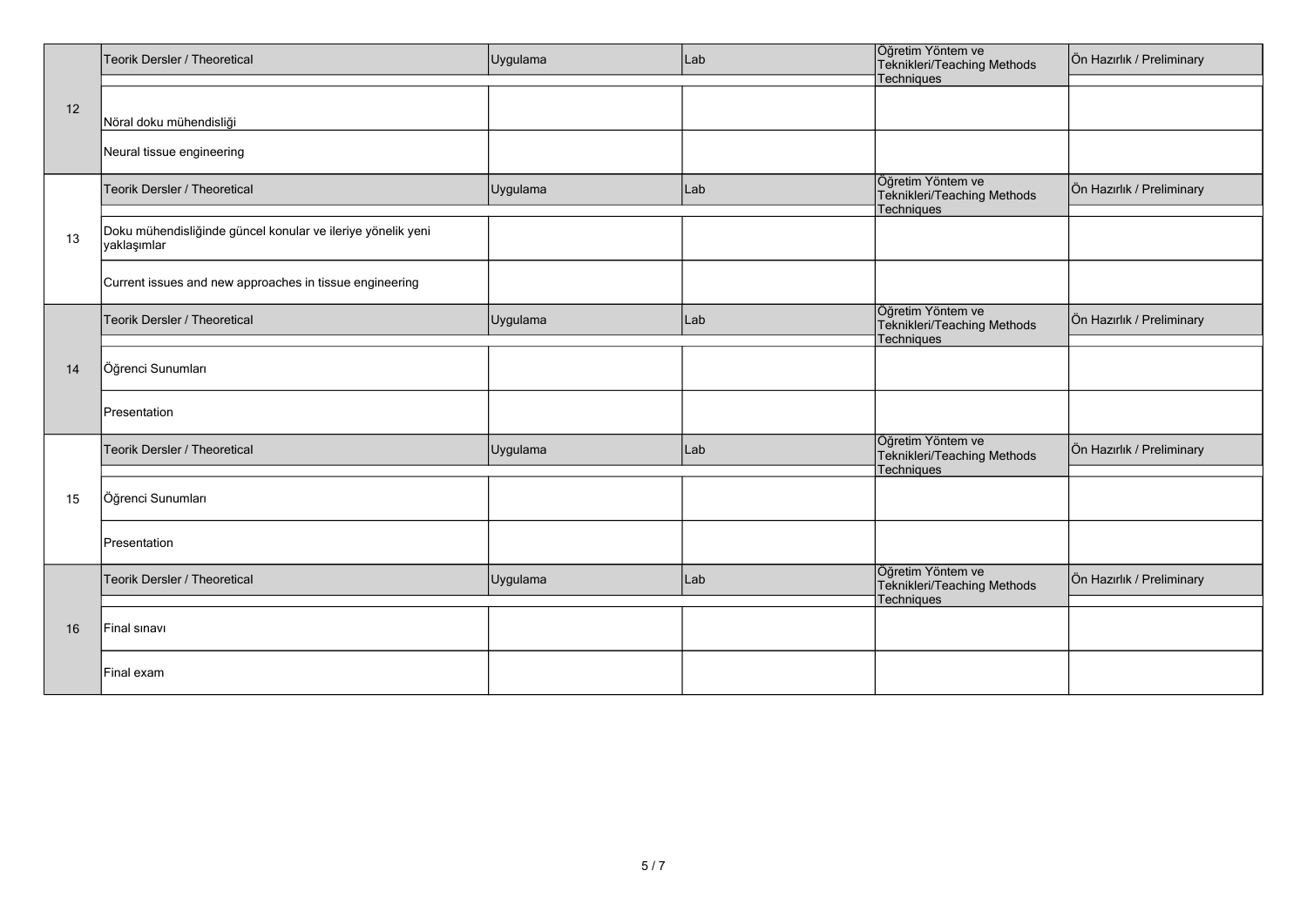## **DEĞERLENDİRME / EVALUATION**

| Yarıyıl (Yıl) İçi Etkinlikleri / Term (or Year) Learning Activities | Sayı /<br>Number | Katkı Yüzdesi /<br>Percentage of<br>Contribution (%) |
|---------------------------------------------------------------------|------------------|------------------------------------------------------|
| Ara Sinav / Midterm Examination                                     |                  | 100                                                  |
| Toplam / Total:                                                     |                  | 100                                                  |
| Başarı Notuna Katkı Yüzdesi / Contribution to Success Grade(%):     |                  | 40                                                   |

| Sayı /<br>Number                                                | Katkı Yüzdesi /<br>Percentage of<br>Contribution (%) |  |  |  |
|-----------------------------------------------------------------|------------------------------------------------------|--|--|--|
|                                                                 | 100                                                  |  |  |  |
|                                                                 | 100                                                  |  |  |  |
| Başarı Notuna Katkı Yüzdesi / Contribution to Success Grade(%): |                                                      |  |  |  |
|                                                                 |                                                      |  |  |  |

| Etkinliklerinin Başarı Notuna Katkı Yüzdesi(%) Toplamı / Total Percentage of Contribution (%) to Success Grade: |  | 10 |
|-----------------------------------------------------------------------------------------------------------------|--|----|
| Değerlendirme Tipi / Evaluation Type:                                                                           |  |    |

## **İŞ YÜKÜ / WORKLOADS**

| Etkinlikler / Workloads                                                                                                                                                              | Sayı /<br>Number | Süresi<br>(Saat) /<br><b>Duration</b><br>(Hours) | Toplam İş Yükü  <br>(Saat) / Total<br>Work Load<br>(Hour) |
|--------------------------------------------------------------------------------------------------------------------------------------------------------------------------------------|------------------|--------------------------------------------------|-----------------------------------------------------------|
| Ara Sinav / Midterm Examination                                                                                                                                                      |                  | 2.00                                             | 2.00                                                      |
| Final Sinavi / Final Examination                                                                                                                                                     |                  | 2.00                                             | 2.00                                                      |
| Proje Hazırlama / Project Preparation                                                                                                                                                |                  | 20.00                                            | 20.00                                                     |
| Ara Sınav İçin Bireysel Çalışma / Individual Study for Mid term Examination                                                                                                          |                  | 20.00                                            | 20.00                                                     |
| Final Sinavi içiin Bireysel Çalışma / Individual Study for Final Examination                                                                                                         |                  | 40.00                                            | 40.00                                                     |
| Okuma / Reading                                                                                                                                                                      | 5                | 7.00                                             | 35.00                                                     |
| Toplam / Total:                                                                                                                                                                      | 10               | 91.00                                            | 119.00                                                    |
| Dersin AKTS Kredisi = Toplam İş Yükü (Saat) / 30.00 (Saat/AKTS) = 119.00/30.00 = 3.97 ~ / Course ECTS Credit = Total Workload (Hour) / 30.00 (Hour / ECTS) = 119.00 / 30.00 = 3.97 ~ |                  |                                                  |                                                           |